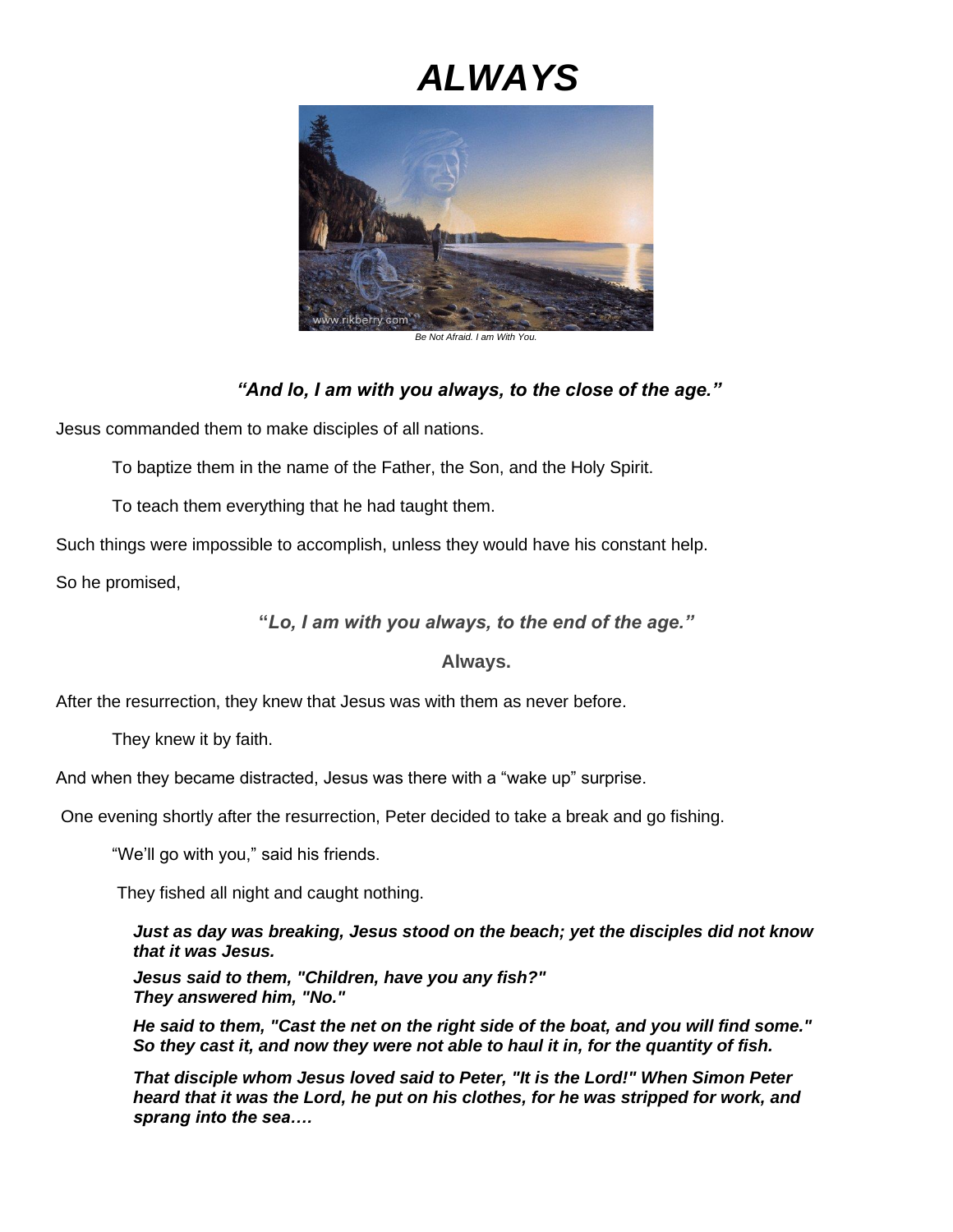Jesus served them breakfast.

Then he got to the point.

*When they had finished breakfast, Jesus said to Simon Peter, "Simon, son of John, do you love me more than these?" He said to him, "Yes, Lord; you know that I love you." He said to him, "Feed my lambs." John 21*

*Chris High* 

**"Do you love me more than this pile of fish?" "If you love me, forget your fishing and feed my sheep!**

\_\_\_\_\_\_\_\_\_\_\_\_\_\_\_\_\_\_\_\_\_

*"Lo, I am with you always."*

Without a doubt this promise applies to all disciples of all time.

*"I am with you as you make disciples of Jews, Gentiles, Samaritans and terrorists."*

*"I am with you as you baptize them into my death and resurrection"*

*"I am with you as you teach them what I taught you."*

And when we decide to "go fishing", Jesus has a surprise for us.

He lets us sit there with our empty net and wonder what's wrong.

Then he fills our net, serves us breakfast, and confronts us with the truth.



*"Do you love me more than this pile of fish?" "Yes, Lord, you know that we love you."*

*"Feed my sheep."*

*"Lo, I am with you always."*

*\_\_\_\_\_\_\_\_\_\_\_\_\_\_\_\_\_\_\_\_\_*